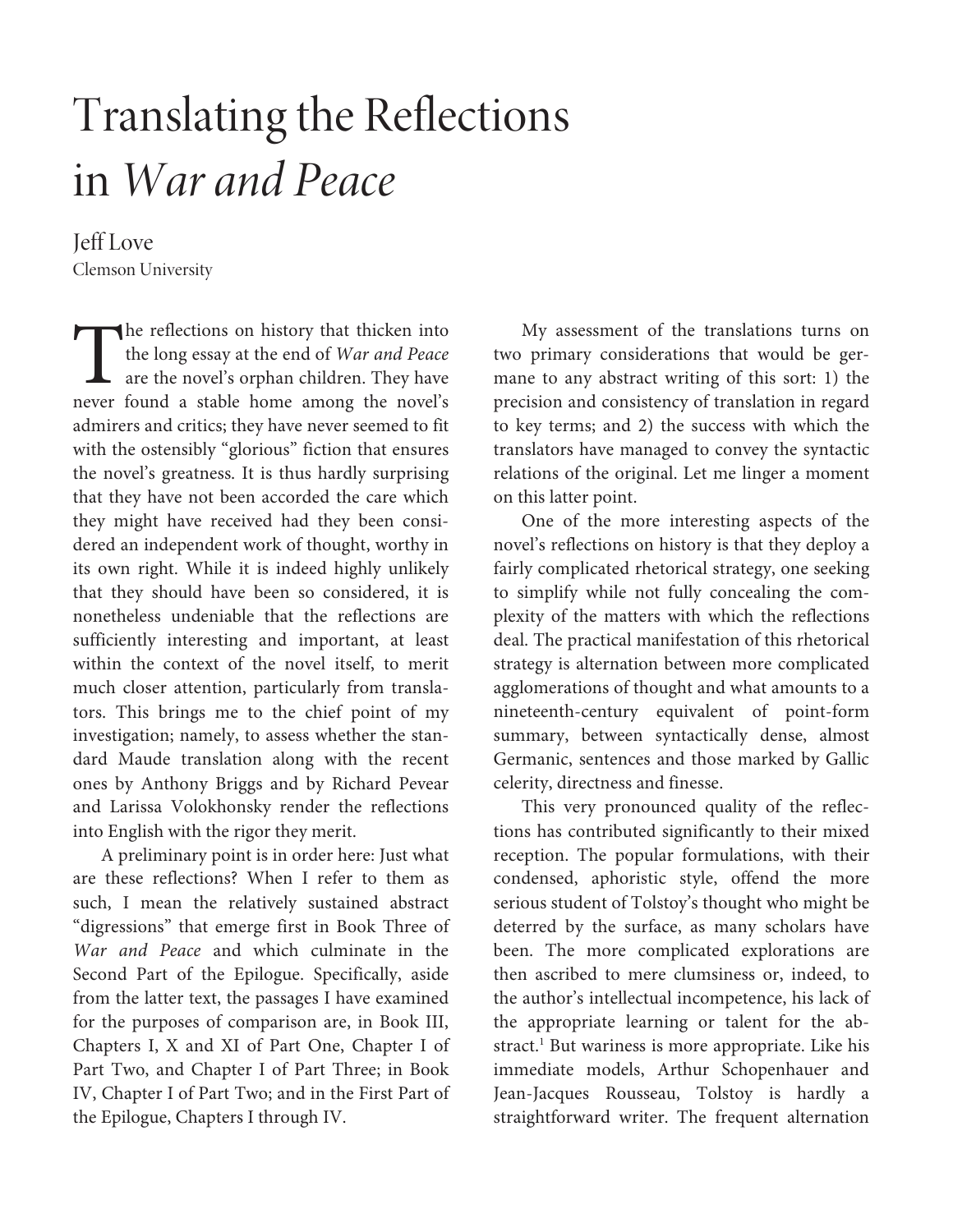between suggestive argument and aphoristic pungency hints at the more recalcitrant issues of narrative the reflections address. Such issues have been made explicit elsewhere by scholars such as Boris Eikhenbaum and Gary Saul Morson.<sup>2</sup>

Translation of the reflections is thus a delicate balancing act in which terminological precision must be matched by a corresponding respect for the rhetorical approach they express. To anticipate a line of critique that will emerge more clearly in my brief review, the temptation to read the reflections in a more popular vein, to be seduced by their popularizing rhetoric, has led some translators to run roughshod over more subtle distinctions in the original thereby perpetuating a questionable prejudice and obscuring, if not fully concealing, the breadth of the Tolstoyan text.

**I** 

As I have noted, terminological precision is a basic necessity in translation of abstract writing. And while Tolstoy does labor to use simple, direct language, he is also careful to rely on several crucial, highly freighted terms to delineate the more probing aspects of his thought. He could hardly have done otherwise given the task he sets for himself. The claim that Tolstoy was a somewhat desultory writer, rambling, repetitive, and rhetorically crude—for here is the "voice of nature" or "non-style" as the cliché holds<sup>3</sup>—may have its merits, but it seems off the mark when applied to the reflections on history. I shall attempt to show why by examining three important terminological groupings in the reflections, those dealing with the will, the infinite and consciousness.

In each case it should be evident that I am dealing with fine distinctions that one might consider pedantic or rather too fine. But these fine distinctions are the very lifeblood of sophisticated abstract writing, and Tolstoy is no stranger to them. His terminological precision has almost always been neglected, this neglect having encouraged inadequate readings of the reflections.

#### **Will**

Of all the key terms deployed in the reflections, one of the most important and difficult is произвол. In the pivotal opening chapter of Part Three of Book III, where the narrator proposes an outlandish calculus of history,<sup>4</sup> he says that one must attain to the art of summing up the произволы of men, their uniform strivings or tendencies (влечения). The problem is that will denotes a directedness, a purposivity, that is absent in the Russian. For произвол indicates much more directly a "freedom from" than a "freedom to," the latter more appropriately associated with will, the former with the Latin arbitrium or the German Willkür, (both of which must be distinguished from their purposive counterparts, *voluntas* and *Wille*).<sup>5</sup> The fact of the matter is that произвол points to a sort of raw possibility that the calculus of history itself transforms into actuality, into a direction or telos. Hence, to use an inherently purposive word like will to describe its precondition is clearly inappropriate. But the problem remains as to what terminological choice might be more felicitous? Is there a better equivalent for произвол in English? Obviously, by referring to Latin and German, I have already suggested that it is difficult, if not impossible to find an English equivalent. The translator is thus compelled to engage in paraphrase or terminological innovation.

In this respect, only Briggs's translation seems to recognize the problem clearly. Both of the others use "will" without further ado. Briggs chooses to engage in paraphrase, referring to произвол in one instance as "arbitrary human actions" (912). Briggs tries to capture the absence of purposivity that distinguishes the Russian and, in doing so, he comes a good deal closer to the Russian, even though recourse to paraphrase is risky, for the translator thereby reveals his pres-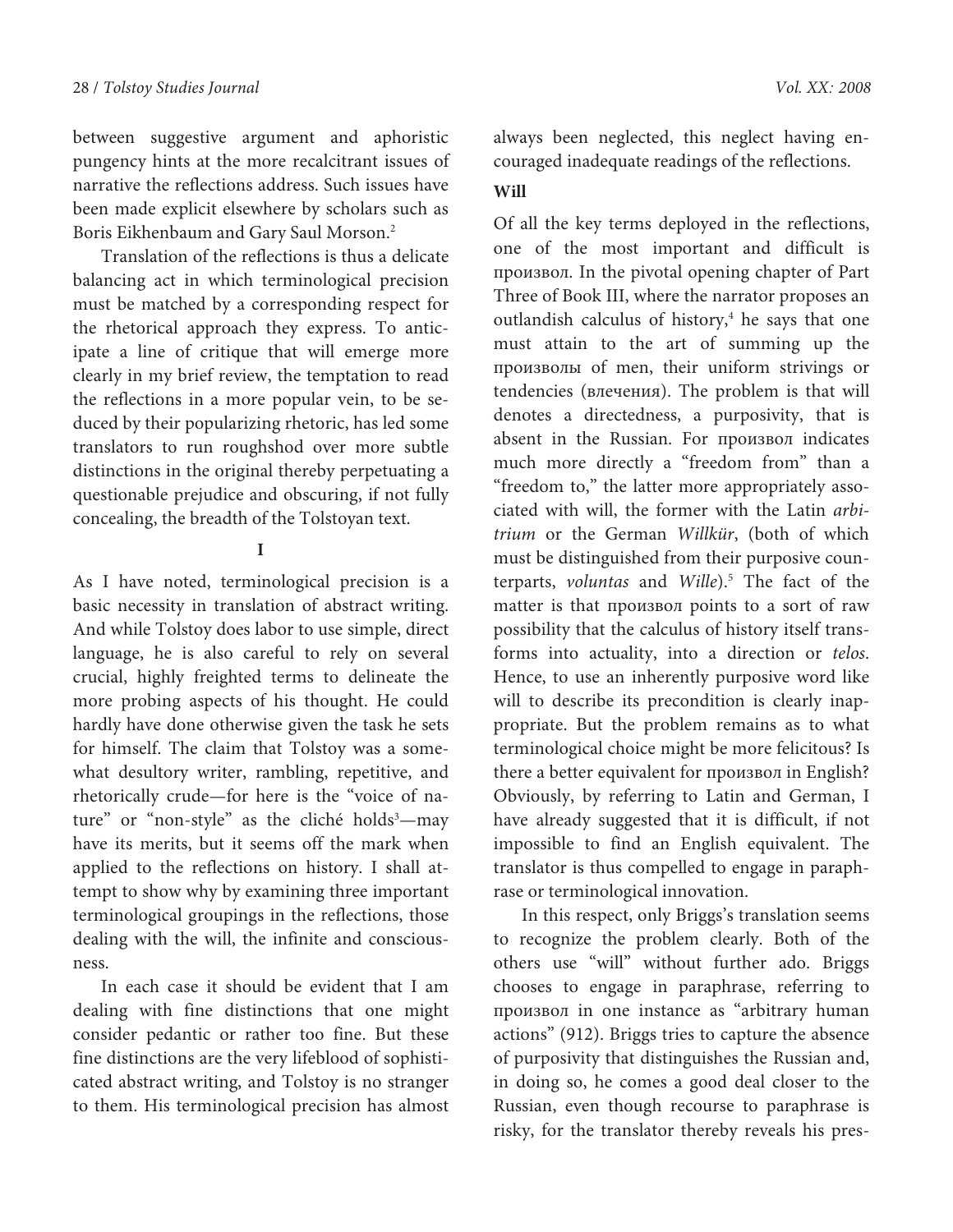ence too baldly. Yet I do think that this is one of those relatively rare circumstances where it is in fact incumbent on the translator to intervene boldly lest an important point be irremediably obscured.

Another significant problem regarding use of the word "will" is the conflation of will and want in a crucial passage from the Second Part of the Epilogue. This passage is one of several in Chapter VIII of the Second Part of the Epilogue that seem to have been inspired largely by Arthur Schopenhauer's Prize Essay on Freedom of the Will. In Chapter VIII the narrator states:

To understand, observe, and draw conclusions, man must first of all be conscious of himself as living. A man is only conscious of himself as a living being by the fact that he wills, that is, is conscious of his volition. But his will—which forms the essence of his life man recognizes (and can only recognize) as being free.<sup>6</sup> (1291)

Schopenhauer writes in his Prize Essay:

…for self-consciousness is immediate. How ever that should be is our next question: What does self-consciousness contain? Or: How does a person become aware of his own self? Answer: wholly as a willing being. Everyone, in observing their own self-consciousness, soon realizes that the object being observed is at all times their own will.<sup>7</sup>

If one reads the Maude translation, one is likely to be confused or mislead, especially if the distinctively Schopenhauerian concept of will remains without clarification. Yet, by using the Russian for raw wanting, the participle хотящий, the narrator does indeed clarify Schopenhauer's meaning, his interpretation of willing as an arational motive force, an urge without origin or end. This clarification, obscure in the Maude translation, receives somewhat more emphasis in the two recent ones. Briggs renders the crucial sentence thus: "A man's sense of being alive derives from his yearning, which means being conscious of his own will. But there is only one way that man becomes conscious of his will, the very essence of his being—he conceives of it as free will" (1342). Pevear and Volokhonsky are clearer:

A living man knows himself not otherwise than as wanting, that is, he is conscious of his will. And his will, which constitutes the essence of his life, man is conscious of and cannot be conscious of otherwise as free. (1201)

It is quite evident that both Briggs and Pevear and Volokhonsky try to capture the relation between yearning or wanting and will, that is, the connection between desire and will. And if one admires the simplicity of the Maude translation, its failure to address the issue effectively is a troubling drawback. Still, the problem for Briggs and Pevear and Volokhonsky consists precisely in their equating yearning or wanting with will. Why is this equation so important?

The narrator emphasizes that we come to know ourselves as desiring, as desire—we become (aware of) ourselves only in so far as we are desiring, wanting. In this latter respect, Pevear and Volokhonsky capture the ambiguity of the participle in English, that we are both lacking something and respond to that lack through action: that is what it means to live in a world.<sup>8</sup> Hence, we are pulled along by a force, our wanting, which we do not originate and therefore cannot control. To equate this kind of force with will is at best problematic. In German, as in Russian, the connection between wanting and willing still has semantic validity, retaining an ambiguity Schopenhauer exploits with malice in his principal work where he undermines the notion of will essential to Kant's ethics. But, in English, to want and to will are arguably much further apart, will having so many associations with a process of disciplining oneself, of exercising control over oneself, that the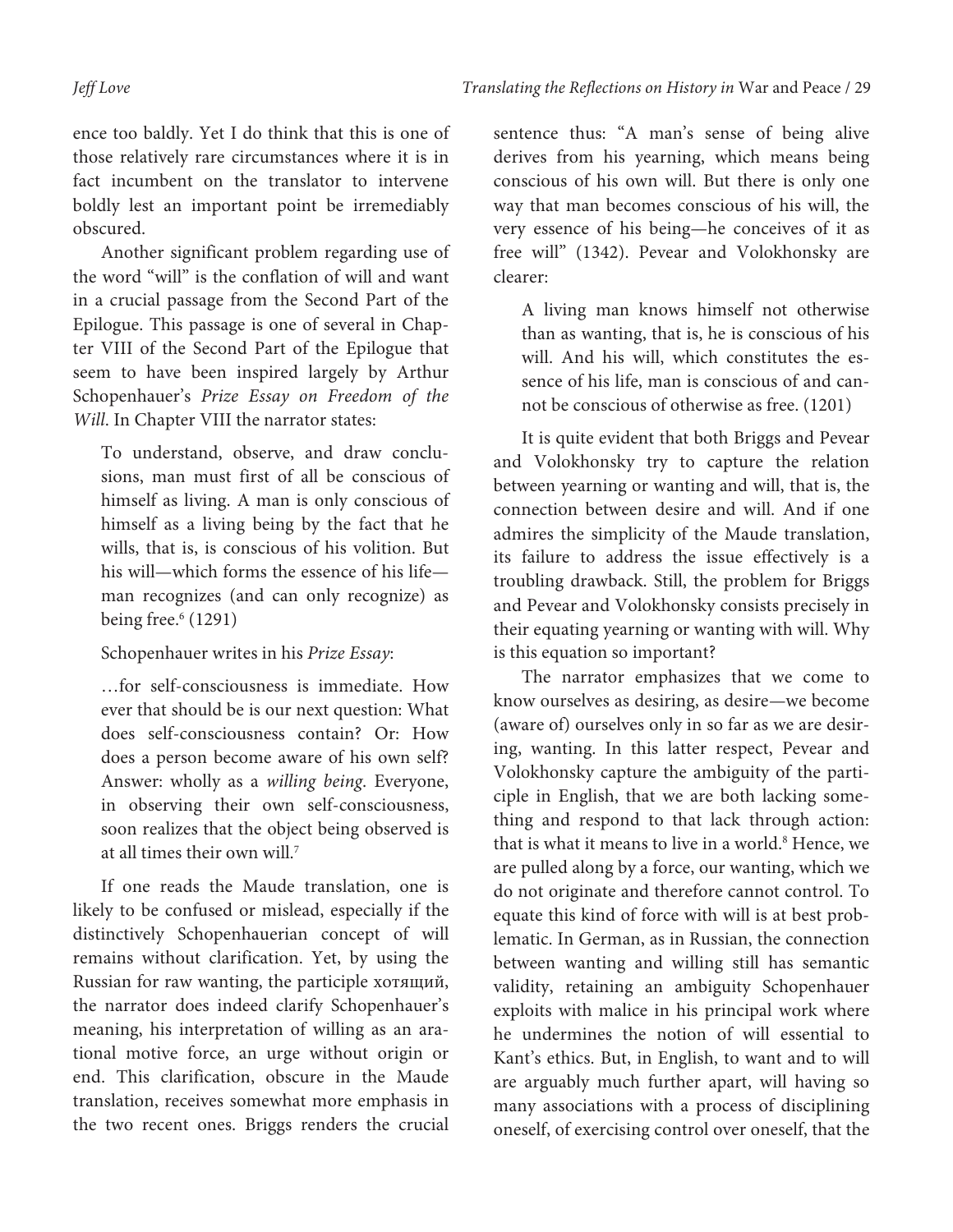ambiguity is hard to appreciate, if not entirely lost.

This is a shame because the all-important notion of freedom hinges on what the narrator means by will. If will really means desire, then the highest freedom is the untrammeled pursuit of satisfaction of that desire. If, however, will means will as a form of discipline, then the highest freedom is in fact the freedom from desire. Here we have two kinds of freedom, the freedom to desire and the freedom from desire, that find their narrative correlate in the contest between Napoleon and Kutuzov, between war and peace, the active life of transformation and the passive life of contemplation. But it quickly becomes manifest in the Second Part of the Epilogue that the kind of freedom at issue is the former not the latter, freedom to and not from desire, a freedom that can easily be shown to be unfree because it is inherently reactive: it is an enslavement to the things of the world. Only the desire for death can overcome that enslavement.

None of the translations alludes to this problem or addresses the semantic compatibility of want and will in Russian that is likely more attenuated in English. To be fair, however, at least Briggs and Pevear and Volokhonsky make the problem visible with clarity, something that cannot be said for the Maudes. At this point, one might object that I am placing an unfair burden of interpretation on the translator, and, to a certain degree, that may be so. But I am not asking the translator to solve a problem or cut a sort of Gordian knot. To the contrary, the knots are those aspects of the text which show the most promise of shedding light on its otherwise hidden currents. Thus the burden a translator must discharge is to ensure that the knots are visible, that the translation not cover them up or bury them under an ostensibly correct or "smooth" surface.

If neither the Maudes nor Briggs nor Pevear and Volokhonsky could be accused of smooth-

ness in this part of their respective translations, it is equally clear that they have not managed to convey what is at stake in the narrator's characterization of the will and the concept of freedom bound up with it.

#### **Infinite/infinity**

The infinite is central to the arguments set forth in the reflections on history. Almost all the arguments hinge on a primary claim, whether the infinite can be known or not. The argument against causes, for example, has its origins in Aristotle's argument against the possibility of knowing an infinite causal chain; the calculus proposal emerges from the same conceptual framework.<sup>9</sup>

One finds no fewer than three terms to describe the infinite in the reflections, and these terms constitute another important semantic knot for the translator. Two, неисчислимый and бесчисленный, emphasize the infinite as uncountable, and in ways that must be carefully distinguished. The other term the narrator employs, бесконечный, is much more general, stressing the lack of a limit just as do the Greek and Latin terms, respectively, to apeiron and infinitum. The difference here is not trivial: to perceive the infinite as a limit is of ancient provenance, whereas to perceive the infinite specifically as denumerable or non-denumerable has a lot to do with the rise of a modern, explicitly infinite, mathematics. That Tolstoy was careful in his use of these terms, if perhaps not overly so, can be illustrated by reference to the opening chapter of Book III.

That chapter announces the argument against causes by suggesting that historical events are not the products of one overarching will (воля) or a privileged set of causes but rather of a quantity of interlocking causes which cannot be counted. Now, in this chapter the narrator emphasizes the problem of counting the causes by employing two terms, неисчислимый and бесчисленный, which are not synonymous as I hinted at above. The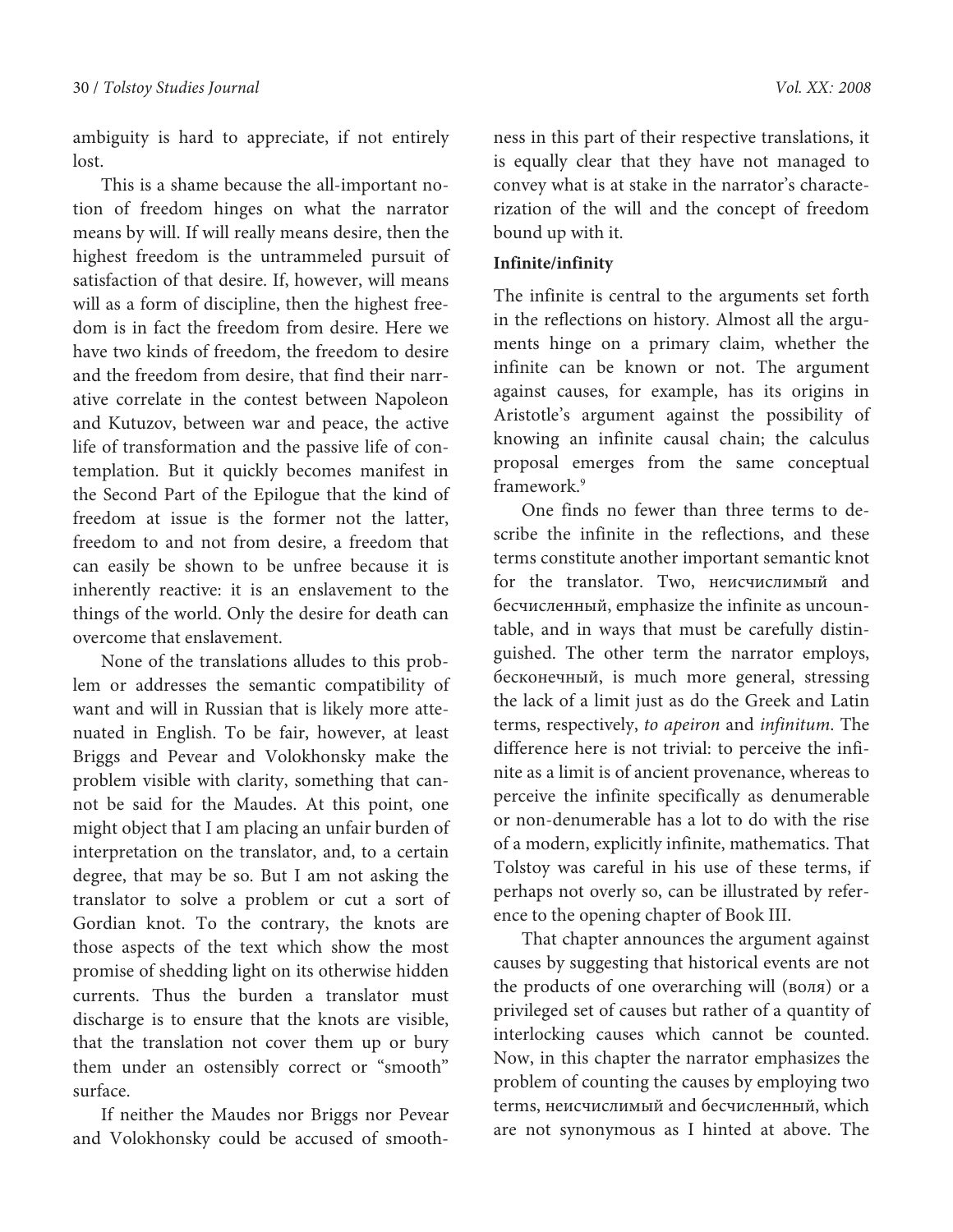difficulty is this: неисчислимый describes a quantity that cannot be counted out, presumably, one that cannot be counted out in full, a quantity which is denumerable but not enumerable—the counting never comes to a stop. Бесчисленный is more radical, describing an absolute infinite, one that is not even denumerable, that could feature any order no matter how arbitrary, that submits to any counting rule and therefore cannot be subject to a count, regardless of finality.<sup>10</sup>

The difference between the two is hardly subtle, as any reader of Borges understands. Rather, it is the difference between claiming that a given quantity is simply "too large" and claiming that one is unable to make any claim—in the case of the former one can count forever, in the case of the latter one cannot even begin to count. Denumerable infinity is orderly, whereas nondenumerable infinity is not at all so, being beyond order and disorder, and that "beyond" can be thought only as a sort of chaos.

Hence, the conclusions which may be drawn from the narrator's use of these differing descriptions of the infinite are likely not trivial. They point to one of the basic questions to which the novel gives no firm answer: Is the world orderly or not? And this is a question of great consequence, of course, for it has everything to do with our sense of the world's accessibility. If the causes are countable, but unendingly so, they still have an identity of sorts that repetition can guarantee. If they are not even countable, their identity is never certain and can never be ascertained.

The translations are hardly in agreement about this use of terms. Pevear and Volokhonsky are at their weakest here. They translate all these terms by "infinite," and thereby deny the reader with no Russian access to the complexities they entail. The Maudes are more aware of the differences but they do not render them correctly; indeed, they reverse the meanings of the terms, translating неисчислимый as "incalculable" and бесчисленный as "countless." Moreover, they

translate бесчисленный by "infinite" as well in the very same paragraph where they translate it as "countless." Briggs is more careful but he too reverses the meanings of the terms while showing consistency in regard to their translation. Nonetheless, of the three translations, Briggs proves to be the surer guide if only because his consistency at least makes it clear that there is an issue to be addressed, that there is terminological refinement at work.

#### **Consciousness**

Consciousness is a decisive concept in the Second Part of the Epilogue. It helps to explain the distinction the narrator draws between necessity and freedom.

The narrator claims that we know ourselves dualistically, as subject and object. When we observe or explain ourselves we present ourselves to ourselves and to others as an object according to the determinations which apply to all objects. To the extent we can provide a clear and complete account of ourselves, we reveal how little freedom we have. This is because the condition of possibility for providing such an account is that the determinations which apply to all objects are firm and unalterable; in other words, they are necessary. But the narrator also holds that a clear and complete account of ourselves is not possible. He thereby affirms the crucial inference that "something" must be determined, this basis or "substrate" itself remaining undetermined since it is the condition of possibility of determination. The basis for determination necessarily subtracts itself from the final determination.

The narrator is, however, not content merely to infer, which would be to imply the hegemony of reason as the source of knowing. Instead, he maintains that we can know or intuit this subtracted basis and, following Schopenhauer, he insists that this knowing or intuition reveals ourselves to ourselves as desiring: strictly speaking, we "are" desire. The narrator simplifies the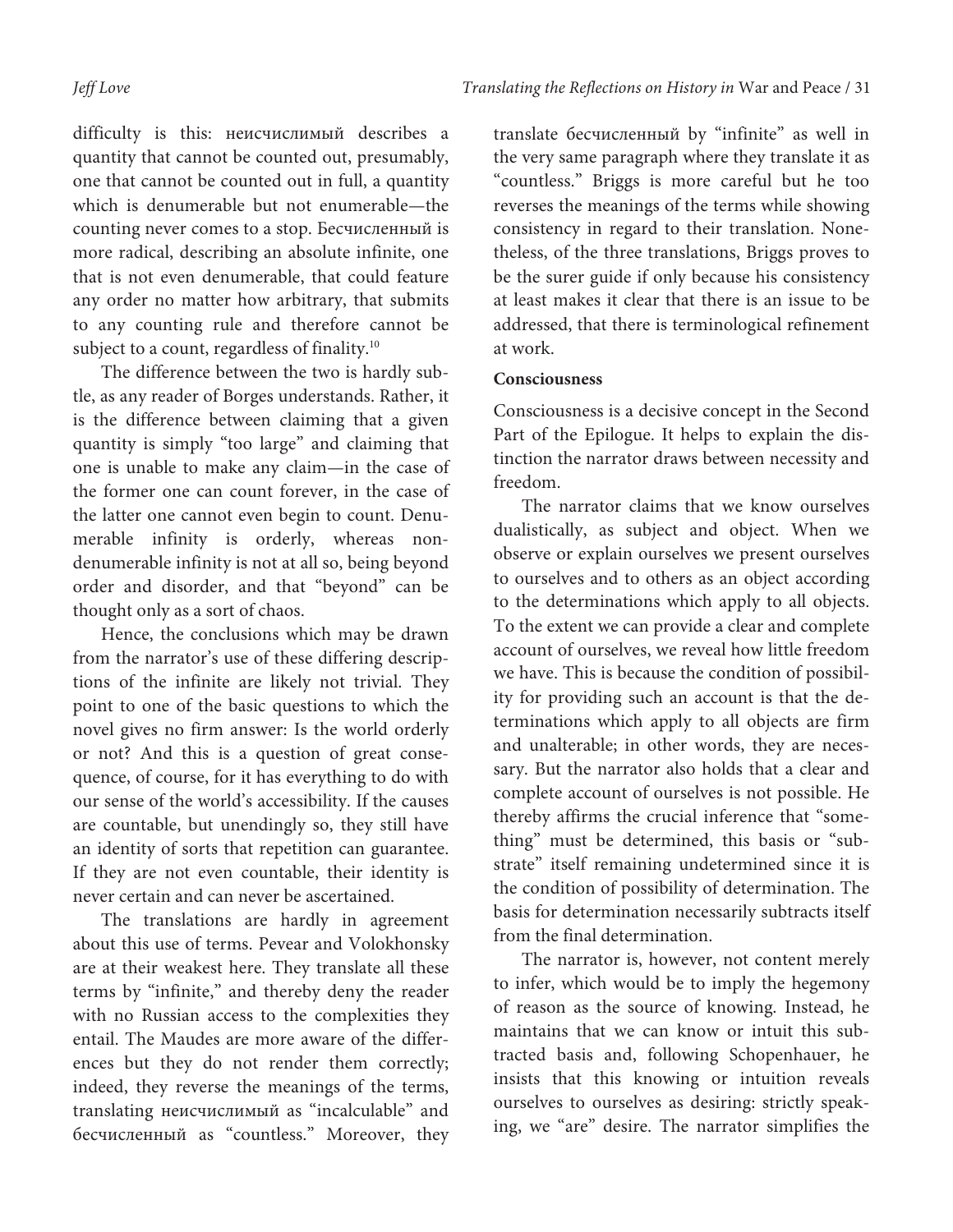point by stressing that we know through two different sources, reason and consciousness, the former being dependent on the latter.

This way of pitting reason against a revealed truth, an ancient contest, is filtered, however, through the lens of Kant's philosophy and, in particular, through that peculiar Kant which Schopenhauer creates for himself as both inspiration and foil. The difference between reason and revealed truth is marked by different ways of referring to knowledge: reason observes and represents, whereas consciousness intuits; that is, consciousness apprehends directly without reliance on mediating agencies like reason. These distinctions, perhaps tolerably clear in the Russian text, are not so clear in the translations. This can be seen by examining Chapter VIII of the Second Part of the Epilogue, where the narrator introduces his distinction between reason and intuition. The main problem is that the translations do not clearly indicate in what way the verbs of knowing associated with consciousness and intuition, like сознавать, differ from those associated with reason, like наблюдать or представлять.

As they approach the distinction between reason and consciousness in Chapter VIII, both the Maudes and Briggs miss the subject-object distinction entirely in the key phrase "предмет наблюдения," which they translate respectively as "subject of observation" and "subject for observation." These are perfectly natural but misleading translations. Pevear and Volokhonsky are the only ones to get it right.

The translations of a key paragraph indicating that consciousness is an "independent" source of knowing show a considerable degree of uncertainty about how to interpret the text. For one thing, just what consciousness is becomes a problem. The narrator chooses the phrase, "совершенно отдельный и независимый от разума источник самопознавания," an exceedingly complicated stab at definition that needs to

be glossed carefully. The three translations offer three different renderings of the grounding word самопознавание: the Maudes have "selfcognition"; Briggs has "self-awareness"; and Pevear and Volohonsky have "self-knowledge." What is at issue here? The next sentence clarifies the context: "Чрез разум человек наблюдает сам себя; но знает он сам себя только через сознание." From this point of view, "selfknowledge" is probably the best rendering of самопознавание if only because cognition is arguably too intellectualist, while "awareness" is not sufficiently comprehensive. Nevertheless Briggs's choice seems perfectly defensible in so far as "сознание" can be equivalent to consciousness in the weak sense of a sort of self-awareness. But, in the final account, self-awareness likely does not adequately stress "knowledge" as a kind of знание close to its counterpart in the Latin con-scientia, or, indeed, even in the German Be-wußtsein, as a

This is surely a problem because Tolstoy means to suggest that all things are present more latente in consciousness; reason merely brings them to light in a certain way, as law-abiding, discrete things. Put differently, consciousness is a knowing in the aspect of immediate intuition or vision. It is therefore a superior knowing, an independent one, because it is complete, "full," in and of itself. Reason cannot do what it does without that fullness. As I have suggested, reason must always already assume immediate access to fullness, and it can never re-produce that fullness via observation or representation: what binds all things together in their Being cannot be confined to any one being.

term of art in post-Kantian thought.

The accent on intuition is what all the translations fail to make clear, and it is not terribly unusual that they do so since paraphrase is much more likely to capture the complexities of the text than an exact single-word translation. But one should ask in this respect whether paraphrase or at least some nod to the difficulty is in no case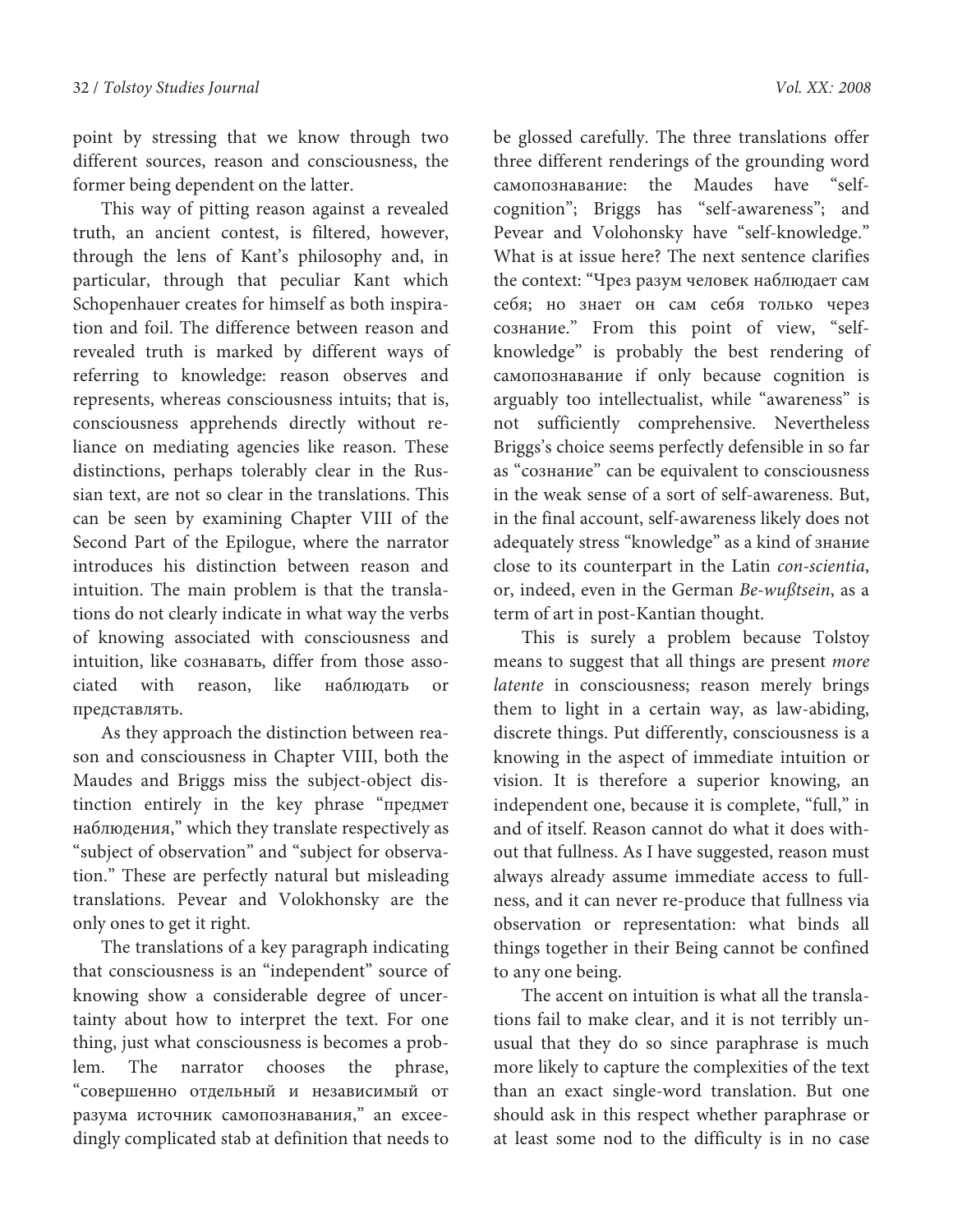appropriate; the complicated character of the term, the basic task that has been entrusted to it, are factors which should weigh heavily in the translation.

#### **II**

The rhetorical variety and complexity of the historical reflections are most strikingly evident in the Second Part of the Epilogue, a circumstance which seems appropriate to the more expansive argument contained in it. The primary quality I wish to emphasize is the careful modulation of complexity in the Second Part of the Epilogue where one finds, amid intricate arguments, pithy summarizing. Here the somewhat popularizing aspect of the novel comes to the fore. But Tolstoy was ultimately not seeking to popularize his novel. The surface is not mere surface but clearly points to the depths as well.

While examples are legion, for the purposes of my brief review it might be best to return to Chapter VIII where alternation between more substantial argument and aphoristic paraphrase is much in evidence. If one scans that part of the chapter running from the short paragraph beginning "Узнав из опыта и рассуждения…" to that beginning "Представить себе человека…," one can see in starkest relief the alternation between the summarizing phrases and the more difficult argument they bracket. Now, there is nothing particularly unusual about proceeding in this manner, even Kant in his otherwise forbidding Critique of Pure Reason occasionally salts his most recalcitrant arguments with simple summaries like the famous, all-encompassing sound-bite: "Thoughts without concepts are empty, intuitions without concepts are blind."<sup>11</sup> But in the case of Kant, this is the exception, whereas for Tolstoy it is virtually the rule. And this rule is further bolstered by Tolstoy's tendency to use relatively simple figurative analogies for the more abstract points he makes. These are also easy to find in the

Second Part of the Epilogue: one has only to think of the locomotive or the herd of sheep.

There are thus basically three different modes of argument in the Second Part of the Epilogue that reveal a sophisticated rhetorical strategy. Specifically, Tolstoy clarifies the most abstract and detailed expositions of his thought by adorning them with aphoristic formulations, which seem to make the more abstract arguments accessible by giving them a proper border and limitation (aphorizein), and with the support of perhaps even more accessible figurations. In doing so, Tolstoy follows Nietzsche's celebrated advice: "The more abstract the truth you wish to teach is, the more you must seduce the senses to accept it."<sup>12</sup>

This rhetorical strategy can be quite elaborate and has been paid little attention in the critical reception. It is thus of some importance to examine the translations to see if they have not committed some of the more familiar offenses against Tolstoy, such as "simplifying" his prose by changing his careful paragraph structure, cutting up his sentences and eliminating repetitions.

To avoid undue concentration on one chapter, we might examine another important chapter of the Second Part of the Epilogue, Chapter X. Indeed, the sequence from Chapter VIII to the end of the Second Epilogue is of extraordinary rhetorical concentration: one sees with greatest clarity the alternation of levels and types of discourse not only within the chapters but among them as well.

Chapter X seeks to tie together the arguments set forth in Chapter VIII and the extremely complicated Chapter IX. This latter chapter introduces a sustained proportionality argument, asserting that our freedom is in proportional relation to the quantity of limiting factors of which we are aware or can ascertain. Because we cannot attain to a complete knowledge of these factors, we can never know ourselves to be completely unfree. Hence, proportion must prevail. Having devoted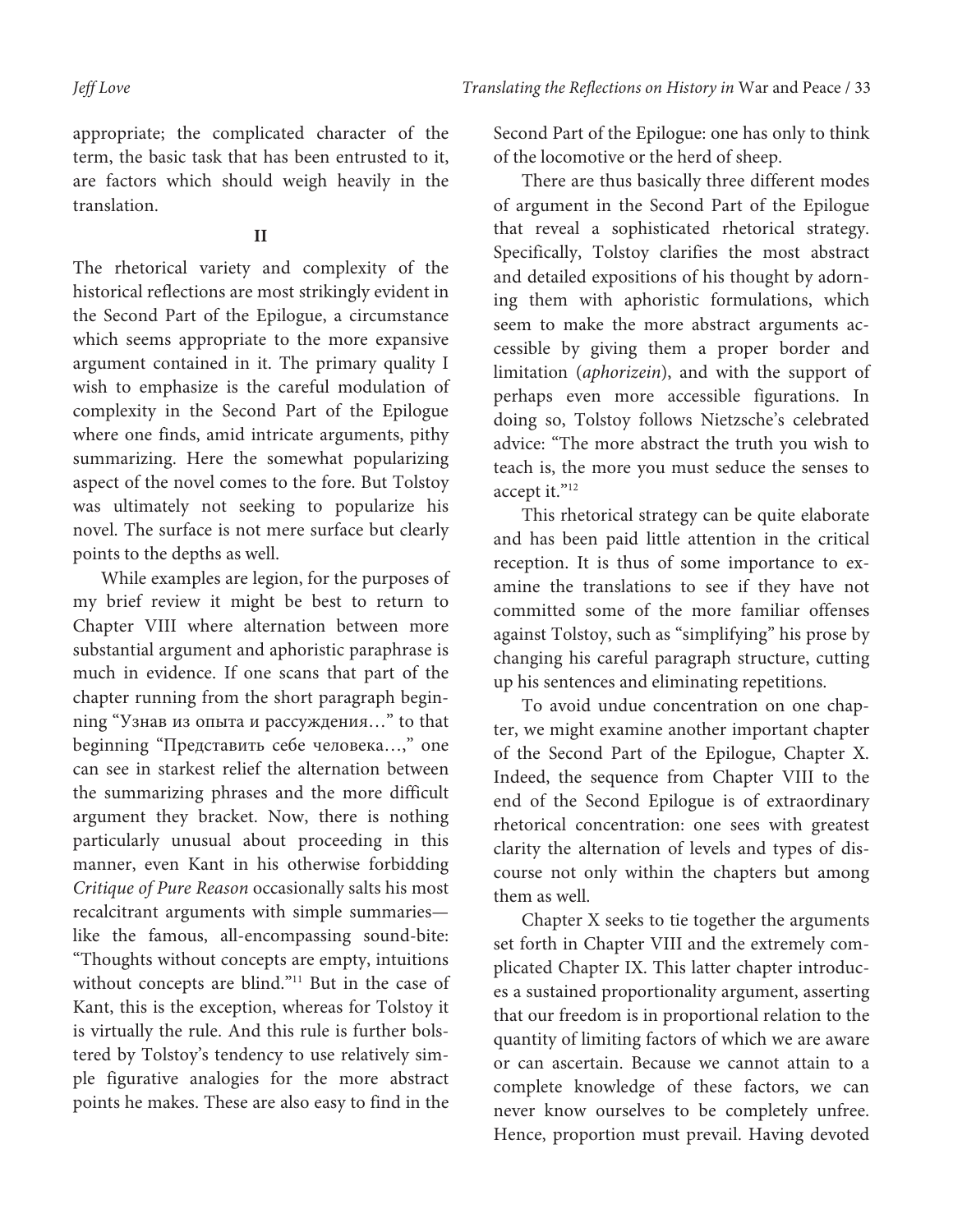Chapter X to this considerably more esoteric argument in support of the general thesis, that freedom and necessity are relative to each other and therefore cannot be eliminated, the narrator proceeds to reframe this thesis and come to a succinct summarizing conclusion about its greater implications.

The chapter has a very interesting, carefully wrought structure. It begins with a few relatively short paragraphs, moves into three more sustained discussions, then proceeds toward a recapitulation of those discussions which leads into a dramatic summary, a wonderful example of Tolstoyan shorthand I have cited in many contexts:

Reason gives expression to the laws of inevitability. Consciousness gives expression to the essence of freedom.

Freedom not limited by anything is the essence of life in man's consciousness. Inevitability without content is man's reason in its three forms.

Freedom is the thing examined. Inevitability is what examines. Freedom is the content. Inevitability is the form.

Only by separating the two forms of cognition, related to one another as form to content, do we get the mutually exclusive and separately incomprehensible conceptions of freedom and inevitability.

Only by uniting them do we get a clear conception of man's life. (1302)

The summary is followed by a few lengthier discussions that pull the chapter to a close. The paragraph organization of the chapter is telling. The discussion proceeds in five basic segments: introduction, expansion of the argument, first recapitulation, summary, second recapitulation, and closing bridge to the following chapter. This structure is matched by another intriguing feature of the chapter.

Note the careful parataxis in the summary I have quoted. This paratactic disposition emerges out of a largely hypotactic argument, one prepared in the highly condensed discussions that precede the summary, if not also in the elaborate reflections of the preceding chapter. In this respect, the chapter features a fairly intricate interweaving of paratactic and hypotactic argumentation, the former tending toward apodictic declaration of findings, the other toward a more careful grounding of those findings; if the paratactic structure emphasizes, rather ironically here, the independence of the truths it proclaims (and is not all truth independent?), then the hypotactic grounding can imply the opposite, qualifying the claims it is meant to support.

The temptation and danger of translation in this context is to ignore the careful disposition of the arguments and their conclusions on the level both of sentence and paragraph organization. To ignore this intricate organization is a pernicious form of paraphrase; it is as pernicious as mistranslation or the obtuse translation of important terms.

Of the three translations, it is unsurprising that, in this respect, Pevear and Volokhonsky offend the least, for they attempt to track the structure and sentential syntax of Tolstoy's prose with the most exactitude. While the Maudes show little inclination to fill in the blanks as well, it is Briggs who seems the most willing to intervene mainly by changing paragraph boundaries, and this is unfortunate given the manifest virtues of his translation. His paragraph changes are, however, so slight and infrequent—two paragraphs in Chapter VIII, one in Chapter IX—and he is for the most part so careful to retain the staccato, paratactic structure of the argument in Chapter X, that one is led to suspect that the changes he introduces are of a more innocent nature, evinc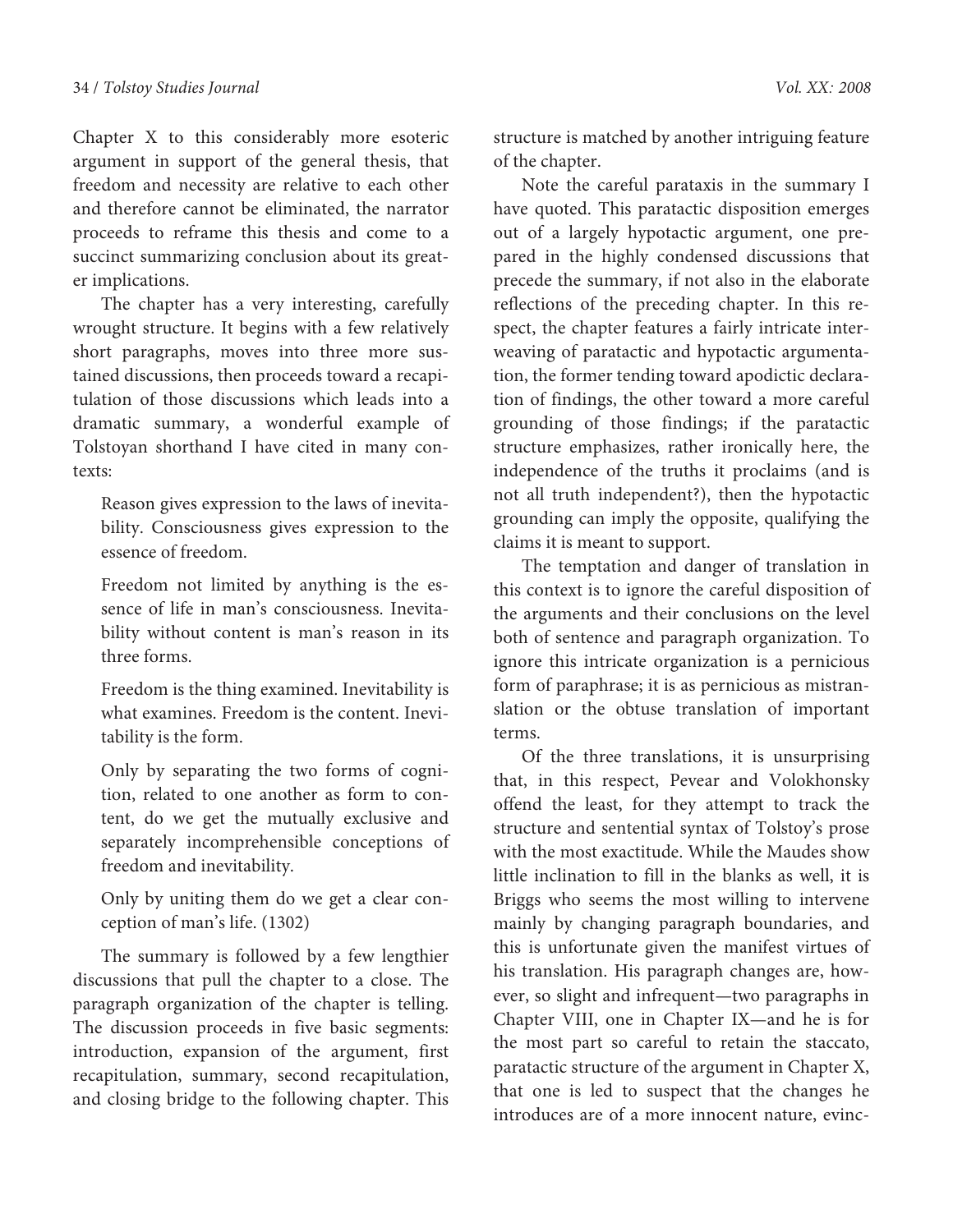ing no clear intent to repair or revise the edifice of the argument.

### **III**

Several of the preceding comments may appear to be mere cavils. To some extent that is what they are and must be, evaluation of competent translations being a largely caviling affair. For it should be said that each of the three translations is competent: one can get a sense of Tolstoy's thinking through them, if only a necessarily limited one. Hence, the question about the relative value of the translations boils down to such limits: Which one is the most limiting? Which one allows a more expansive exploration of Tolstoy's thinking? Which one comes closest to capturing the semantic polyvalence of the reflections on history?

Here I should lay my cards on the table. Translation is of course a notoriously problematic undertaking, and there is no translation that does not please some constituency of readers at the expense of another. If one chooses to translate with ostensibly faithful literalness, one will have to face the wrath of those who insist on the creative aspect of translation, on the fact that translation is a new creation, the original having come to life as such only through the medium of the translation. The underlying thought expressed by this latter approach is that there is no one original text, only texts. But this thought is fraught with difficulties since it tends to assume what it otherwise denies, for one has to posit a baseline identity for a text—a text—in order to describe texts. Plurality is always in thrall to unity: without the one there is no many. The faithful translator assumes precisely this identity. But, in doing so, he also seeks to "jump over his own shadow," to present that original text as it is in itself in another language. While the ability to do so completely may seem ludicrous and lead to a rendering that hovers uncomfortably between two languages, the operative assumption, that there is an original—a

text—which is there to be conveyed, continues to prevail.

Which of these approaches is superior? To get some purchase on an answer to this question, it may well be best to emphasize the excesses to which each can give free rein. The creative translation is apt to turn liberty into license such that the gap between the translation and the original is so wide and clear that anyone with even a modicum of training in the original language may perceive it with ease. Literalness can make a fetish of the putative original text such that the expressive characteristics associated with the original language come to haunt that of the translation. The common result in these cases is that language of perfect ordinariness in the original becomes extraordinary in the translation, a sort of idiolect corrupting both the original and the translation.

Is there, then, a preferable excess? Nabokov suggested famously that "the clumsiest literal translation is a thousand times more useful than the prettiest paraphrase,"<sup>13</sup> and I think that there is much to commend in that assertion, although the product it sought to defend, a strenuously literal translation of Evgeny Onegin, is very radical indeed. What that product reveals is merely that there has to be some measure of restraint in attempting a literal translation, not a particularly striking observation.

If a flexible principle of restraint is paramount, then I would have to say that Briggs's translation may well be the most satisfying of the three since it tends to weave a path of restraint between the Maudes and Pevear and Volokhonsky. If one may argue that the Maudes tend to ignore many nuances in favor of Victorian smoothness, while Pevear and Volokhonsky's extreme of "bumpy" literalness achieves almost the same result, Briggs's often bold attempts to capture nuance without viciously interfering in the text must be applauded. I can think of no more difficult course, for it is quite clear that Briggs has an eye for the shifts in Tolstoy's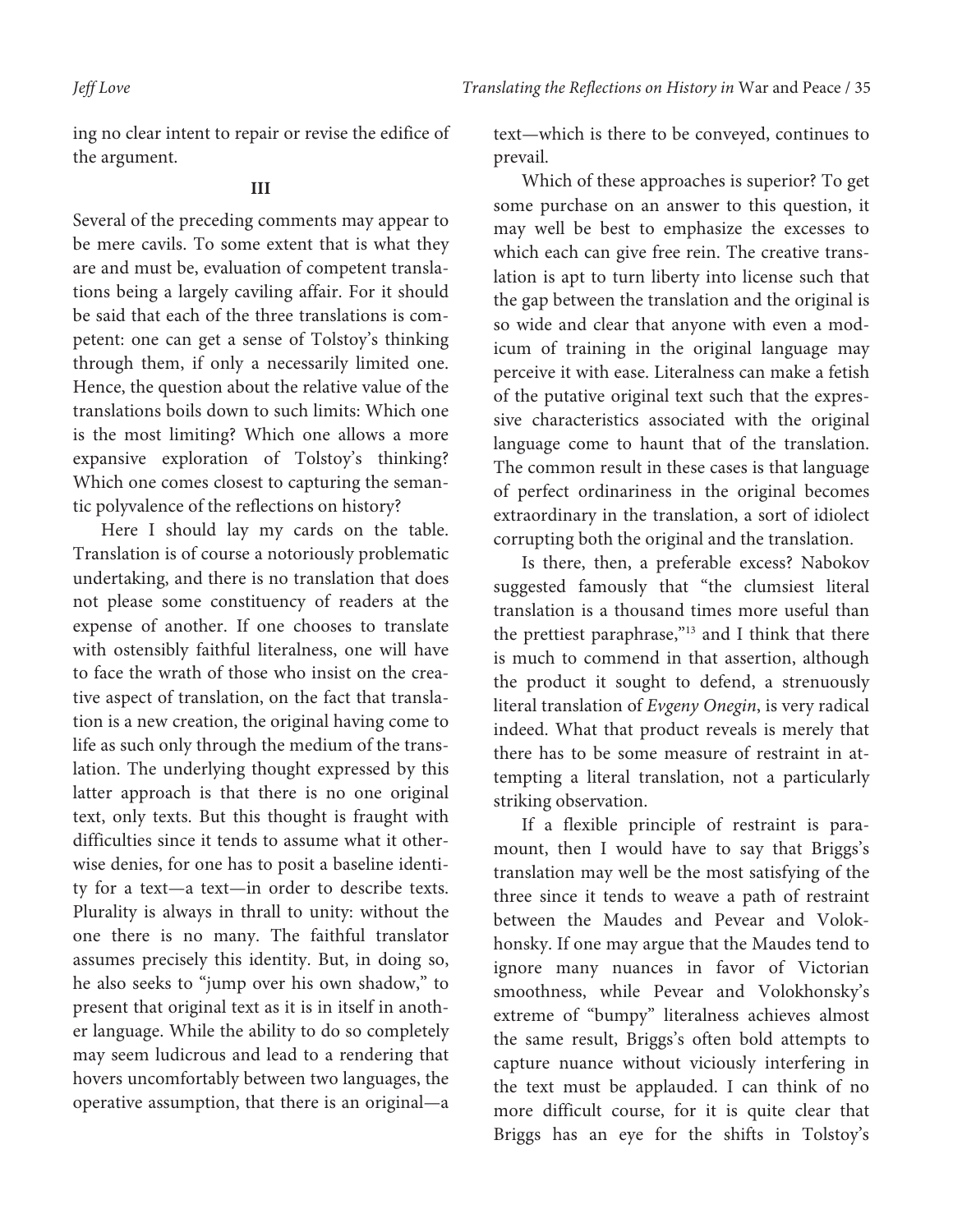thought that neither of his other translators do, and that he tries his level best to convey those shifts without having to add a raft of annotations.14 This is an admirable approach that dispenses both with the aggression and pathos of fidelity that have become commonplaces of the modern art of translation.

Unfortunately, however, the matter cannot be concluded there. For, if Briggs does show a generally superior sensitivity to many conceptual nuances in the reflections, he is also inexplicably cavalier, if not just plain wrong, regarding the translation of relatively straightforward words in too many places. In Chapter IX of the Second Part of the Epilogue, for example, he makes two problematic choices, both essentially wrong. At the very beginning of the chapter, he translates представление with "sensation," a translation for which I can find no justification. He then translates the same word in the following paragraph as "impression," failing to make an obvious link such repetitions being the hallmark of Tolstoy's linking style—and thereby distorting the argument still further. These stumbles at the beginning of the chapter are reinforced by another at the end: Briggs translates науки опытные, "experimental sciences" as "biological sciences," confusing the genus with the species. Now, one could be generous and attribute these stumbles to interpretive license, showing the danger of too aggressive intervention in the text which, as I have noted, is the risk a translator runs by engaging in paraphrase. Briggs does run this risk, frequently with success, but the existence of questionable translations alongside the better ones cannot be overlooked and compels me to give far more tortured advice than I would have liked.

The most literal and generally accurate of all three translations in regard to the reflections is that of Pevear and Volokhonsky. Since the literalness of this translation is not always revelatory, however, and the accuracy not infrequently edges toward an idiolect, the Maude translation still

retains a certain charm and authority: its phrasing is clearer even if it reflects the conventions of late Victorian prose. Briggs, the most audacious of the three, is also the hardest to judge. While his audacity is admirable and important to the extent that Briggs opens up aspects of the use of terms in the reflections not accessible in the other two translations, he also tends to err, a perhaps necessary but nonetheless disquieting consequence of his audacity.

#### **Notes**

1. The unfortunate myth that Tolstoy was somehow an astute if clumsy autodidact—a Pierre Bezukhov still carries too much authority. One of Tolstoy's deadliest responses to this view may be found in Anna Karenina in the first chapter of Book VIII. Silence was Tolstoy's other response, a perfectly appropriate one.

2. I should like to make it clear that I am not advocating reading Tolstoy as an "esoteric" writer in the sense given that term by Leo Strauss and his acolytes. Strauss's distinction between exoteric and esoteric levels of meaning in a text, the founding fiction or noble lie of his approach to philosophy, is ultimately so arbitrary—who decides what is exoteric and what is esoteric, and by which criteria?—as to obscure the simple fact that worthy texts create many different levels of meaning once one gets past enumeration of the most trivial facts. Translations should of course pay close attention to the multiplicity latent in any text, but they can only "incline not necessitate": they can only try to be more sensitive to the original to bring out its range of meaning more adequately.

3. Gilles Deleuze, of all people, speaks of Tolstoy's "non-style," comparing Tolstoy to Beckett, a surprising and astute comparison. See Deleuze 370.

4. One may take umbrage at my attribution of such ideas as the calculus to the "narrator," as ostensive author of the reflections. Some have done so claiming that I put a mask on the obvious author, Tolstoy, when there is no need or warrant to do so. But the fact is that the reflections are woven into a fictional text